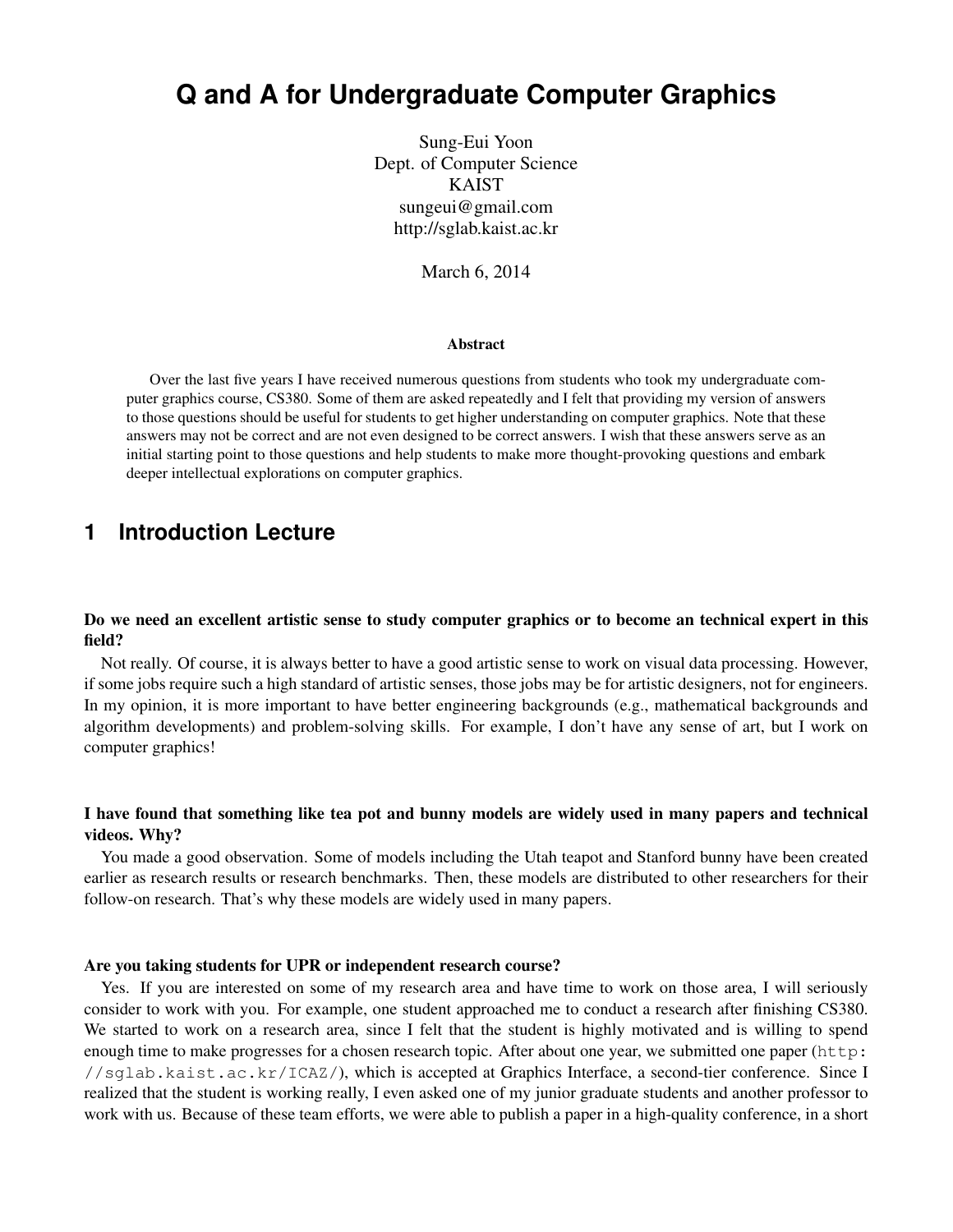amount of time.

### Are they any other courses related to computer graphics offered at KAIST?

Yes. Prof. YuWing Tai regularly offers a course on computer vision and image processing. Also, Prof. Jinah Park offers a course on computer animation. If you are interested, you can take those courses after or even before taking CS380.

### Because I have prior classes right before CS380, I may be late a few minutes for CS380. I am worried whether I got lots of penalty because of the class attendance rule of CS380.

If you have a legitimate reasons explaining why you are late or absent, we won't give any penalty for you. However, you should notify earlier to me or TAs, before you will be late or absent because of avoidable events.

## **2 Different Spaces**

Can glBegin () with GL POLYGON can support concave polygons? According to its API description, GL POLYGON works only with convex polygons. But, what may happen with concave polygons? Since it is not part of the specification of OpenGL, each vendor can have their own handling method for that kind of unspecified cases. If you are interested, you can try it out and let us know.

In the case of rendering circles, shown as an example in the lecture note, we render them by using lines. Is there a direct primitive that supports the circle? OpenGL has a limited functionality that supports continuous mathematical representations including circles, since a few model representations (e.g., triangles) have been widely used and it is hard to support all the possible representations. However, OpenGL keep changing and it may support many continuous functions in a near future. At this point of time, we need to discretize continuous functions with triangles or other simple primitive and render them.

We use the NDC between the world space and the screen space. Isn't it efficient? Also, don't we lose some precision during this process? There is certainly some overhead by introducing the NDC. However, it is very minor compared to its benefits in terms of simplifying various algorithms employed throughout the rendering process. Yes. We can lose more precision during the conversion process. However, it may be very small and may not cause significant problems for rendering purposes.

OpenGL is designed for cross-platform. But, I think that it means that we cannot use assembly programming for higher optimizations. Yes. You're right. We cannot use assembly languages for such optimizations. However, programmers for graphics drivers for each graphics vendor definitely use an assembly language and attempt to achieve the best performance. High-level programmers like us rely on such drivers and optimize programs with OpenGL API available to us.

Multi-threading with OpenGL: Since OpenGL has been designed very long time ago and has many different threads, it requires some cares to use multiple threads for OpenGL. There are many articles in internet about how to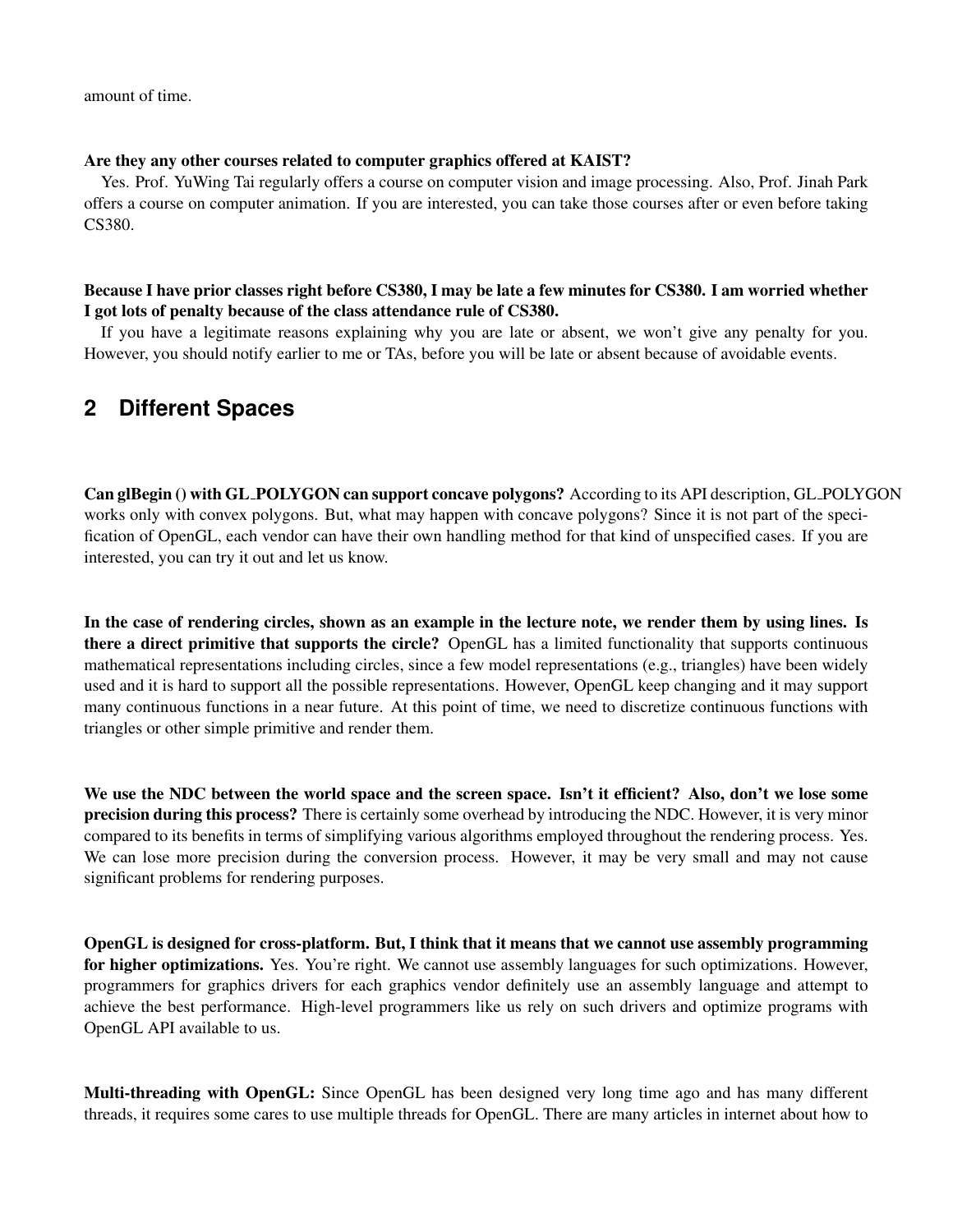use multiple threads with OpenGL. I recommend you to go over them, if you are interested in this topic.

Why do we use a viewport? The viewport space doesn't need to be the whole window space. Given a window space, we can decompose it into multiple sub-spaces and use sub-spaces for different purposes. An example of using multiple viewports is shown in Fig. 1.



Figure 1: This figure shows multiple viewports, each of which shows an arbitrary 3D view in addition to top, front, and side views. The image is excerpt from screenshots.en.sftcdn.ne.

## **3 Basic OpenGL Structure**

What if we have new input devices (e.g., joystick, or multiple input devices used in PlayStation or XBox)? How can we handle those devices in OpenGL programs?

OpenGL does not have any functionality to support those various input devices. GLUT library supports some of basic input devices such as keyboard and mouses. For other devices, you need to use other external libraries that support those devices.

#### In what cases, is OpenGL used rather than DirectX?

OpenGL is cross-platform graphics API, while DirectX is proprietary library for Windows. Because of the openness of OpenGL, it, more specifically, OpenGL ES, is widely used for many embedded systems including mobile phones.

#### In what portions of my OpenGL program are executed in CPU and GPU?

In a typical OpenGL program, rendering parts (e.g., portions started with glBegin and ended with glEnd) are performed in GPU, graphics hardware, if your computer is equipped with such GPU. All the control parts, e.g., calling OpenGL functions and handling events, are performed in CPU. In other words, various functionality inside OpenGL APIs are commonly performed in GPU, while all the other parts are performed in CPU.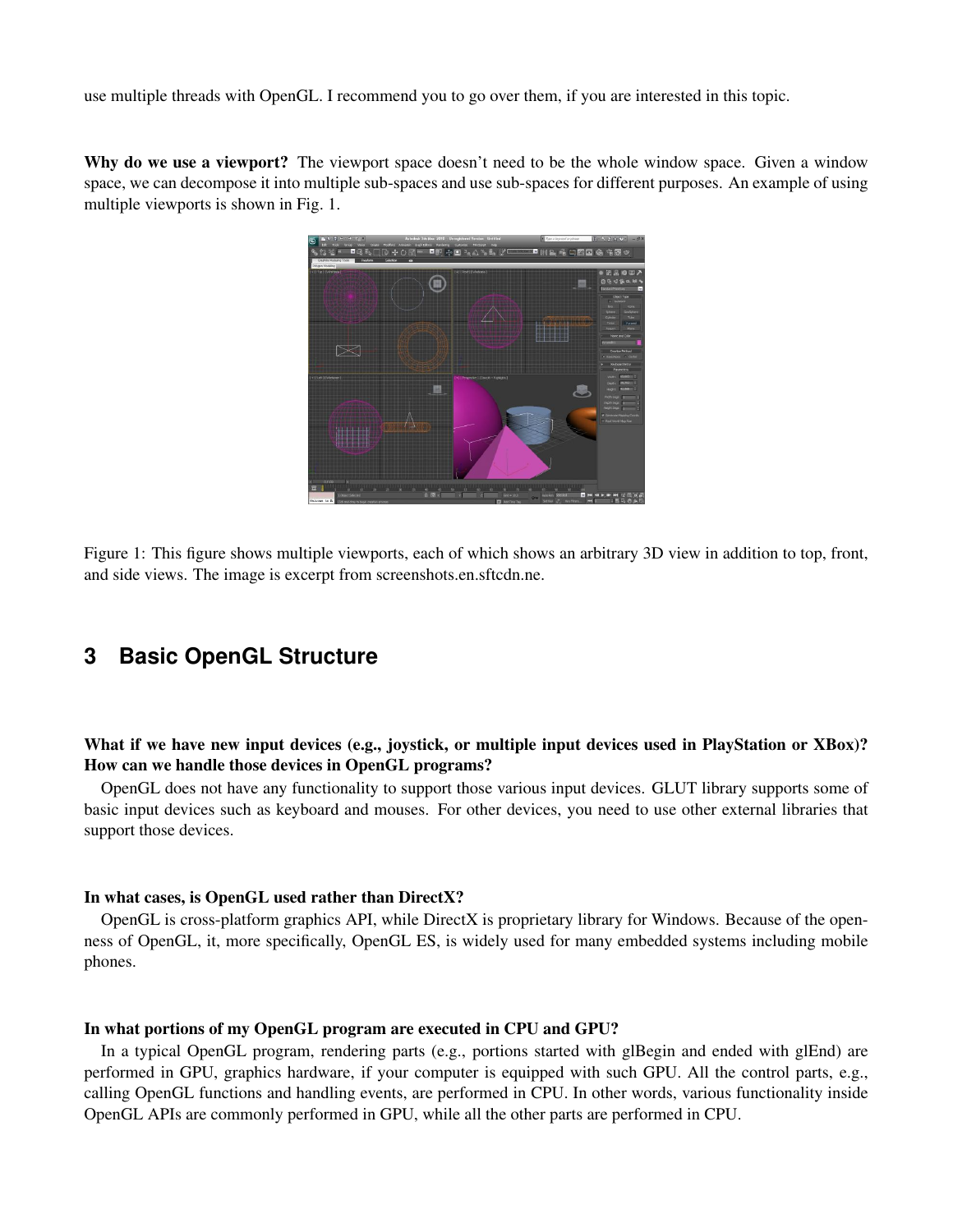## **4 2D Transformations**

#### Is there any benefit of using column-major ordering for the matrix over row-major ordering?

Not much. Some people prefers to use column-major, while others like to use row-major. Somehow, people who designed OpenGL may prefer column-major ordering.

## **5 Viewing Transformation**

Can we support other projections than orthographic and perspective projections? For example, a projection simulating the image observed from bug's eyes? What if this projection is not represented as a simple matrix?

Yes, we can support many other projections that are represented as some mathematical equations. Also, current GPU can support arbitrary projections although the projection is not represented as a simple matrix.

I felt that there are something missed in the image generated by using perspective projection. Then, I realized that those images do not have effects like out-of-focusing and in-focusing. How can we support these effects?

To correctly simulate these kinds of effects, we need to simulate a lens that we are using in camera. This can be supported by using ray tracing, but may take long computation time. Instead, we can mimic similar effects by considering depth values of rasterized objects. For example, the depth values of the rasterized objects are far away from the user-defined focal depth, we blur the image of the object. This is not a correct solution, but a hacky solution that can run very fast in the rasterzation rendering mode.

## **6 Clipping and Culling**

### Even though some objects are outside the view frustum, they can be seen though transparent objects or reflected from mirrors.

Exactly. The rasterization algorithm is a drastically simplified rendering algorithm over the real interactions between lights and materials. The direct illumination, seen thought primary rays, are well captured by rasterization, while other indirect illuminations are not captured well in the rasterization. To address this problem, many techniques have been proposed in the field of rasterization. However, the most natural way of handling them is to use ray tracing based rendering algorithms.

## **7 Illumination**

We have learned that we compute an illumination value for each vertex. For smooth objects (like the teapot model shown in the slide), it should be okay. But, when we draw a box, then the box may look smooth, not showing different and discontinuous colors between neighboring faces of the box.

If we use a normal for each vertex of the box, we may get such smooth rendering result, which is not correct one. Instead, we use multiple vertices for each point of the box. For example, we use different vertex data for each point in